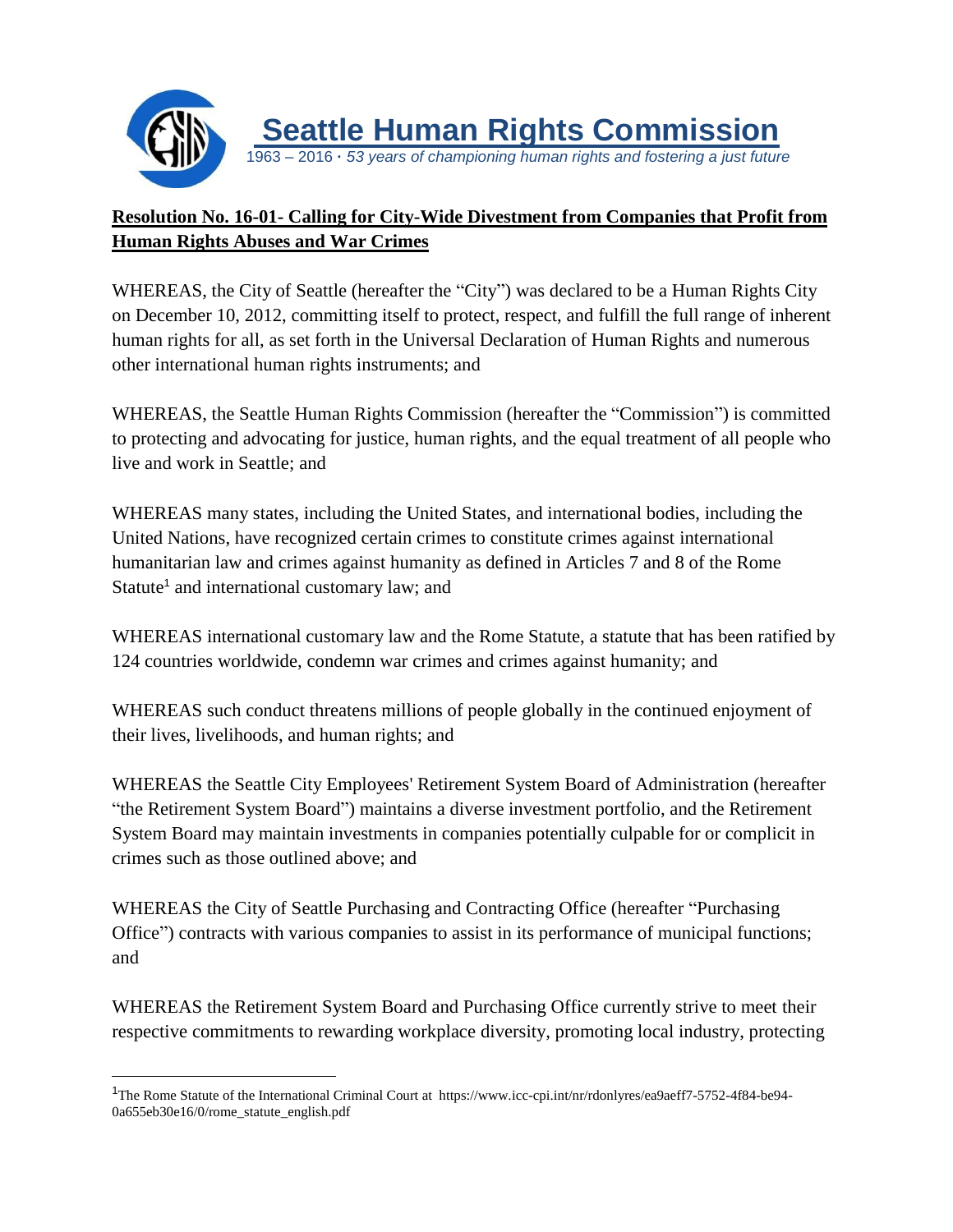the environment<sup>2</sup> and promoting equity through compliance with civil rights laws<sup>3</sup>, but may invest in or contract with companies that may be culpable or complicit in crimes such as those outlined above; and

WHEREAS the federal government enforces sanctions and trade restrictions on companies due to human rights abuses in countries including, but not limited to North Korea, Syria, and Iran<sup>4,5</sup>; and

WHEREAS the Federal Atrocities Prevention Board guides federal policy, including in matters of trade<sup>6</sup>, to identify and prevent atrocities such as genocide and other crimes against humanity<sup>7</sup>; and

WHEREAS the Seattle Human Rights Commission previously, on July 1, 2014, passed a resolution calling upon the City to divest from companies involved in the private prison industry due to human rights violations, finding such investments counter to the City's commitment to human rights; and

WHEREAS the Portland City Council passed a resolution creating a Socially Responsible Investments Committee in December 2014<sup>8</sup> and other municipal bodies have passed or are contemplating the passage of similar resolutions calling for divestment from companies involved in human rights abuses;

NOW, THEREFORE, BE IT RESOLVED, that the Commission calls on the Retirement System Board to divest from companies that profit from or supply a product directly or indirectly used in war crimes or crimes against humanity, or create a product to allow a state body to commit a war crime or a crime against humanity, or directly commit a crime against humanity.

4 Finfield, Anna. "Punishing North Korea: a Rundown on Current Sanctions." *The Washington Post*, Feb. 22, 2016 at https://www.washingtonpost.com/news/worldviews/wp/2016/02/22/punishing-north-korea-a-run-down-on-current-sanctions/

<sup>5</sup>White House Office of the Press Secretary, "Fact Sheet: Sanctions Against Those Complicit in Grave Human Rights Abuses Via Information Technology in Syria and Iran." Apr. 23, 2012 at https://www.whitehouse.gov/the-press-office/2012/04/23/factsheet-sanctions-against-those-complicit-grave-human-rights-abuses-i

<sup>&</sup>lt;sup>2</sup>Seattle City Employee's Retirement System Board of Administration, "Consideration of Environmental, Social, and Governance Policy and Procedure." Adopted June 9, 2016 at

http://www.seattle.gov/Documents/Departments/Retirement/Board/Governance%20docs/ESGPolicyJune2016.pdf

<sup>3</sup> City Purchasing and Contracting, "Social Equity In Purchasing and Contracting" at http://www.seattle.gov/city-purchasing-andcontracting/social-equity

<sup>6</sup> US Department of State, "Atrocities Prevention" at http://www.state.gov/j/atrocitiesprevention/

<sup>&</sup>lt;sup>7</sup> Finkel, James. "Atrocity Prevention At The Crossroads: Assessing the President's Attrocities Prevention Board After Two Year." *Center for the Prevention of Genocide Series of Occasional Papers*. No.2, Sept. 2014 at https://www.ushmm.org/m/pdfs/20140904-finkel-atrocity-prevention-report.pdf

<sup>&</sup>lt;sup>8</sup>City of Portland Office of Management and Finance, "Socially Responsible Investments Committee" at https://www.portlandoregon.gov/omf/67101